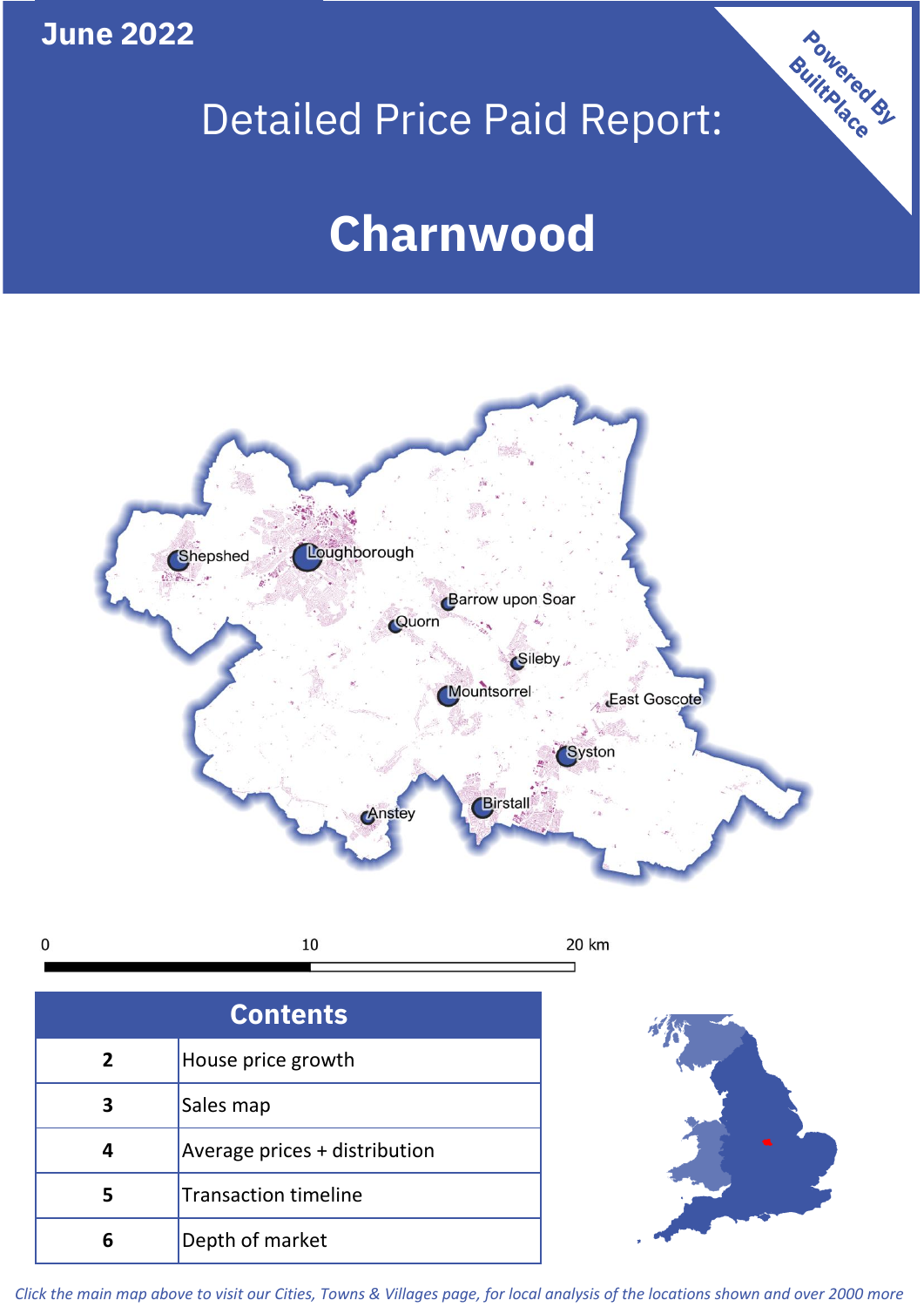## **Headline Data**

|                     | <b>Current level</b> | 3 month  | <b>Annual</b> | '5 year  | 10 year |
|---------------------|----------------------|----------|---------------|----------|---------|
| <b>House prices</b> | £276,848             | 2.1%     | 10.1%         | 36.4%    | 72.0%   |
| <b>Transactions</b> | 2,568                | $-15.1%$ | $-0.1%$       | $-15.7%$ | 15.9%   |

## **House Price Growth (April 2022 data)**

#### *Annual Change in House Prices*



House prices in Charnwood grew by 10.1% in the 12 months to April 2022 (based on 3-month smoothed data). By comparison national house prices grew by 10.7% and prices in the East Midlands grew by 11.6% over the same period.

Charnwood house prices are now 48.2% above their previous peak in 2007, compared to +50.1% for the East Midlands and +52.9% across England.



#### *Year-To-Date Change in House Prices, December to April*

Local prices have grown by 3.5% in 2022 so far, compared to growth of 2.9% over the same period last year.

#### *Source: OS OpenData; UK House Price Index (Contains HM Land Registry data © Crown copyright)*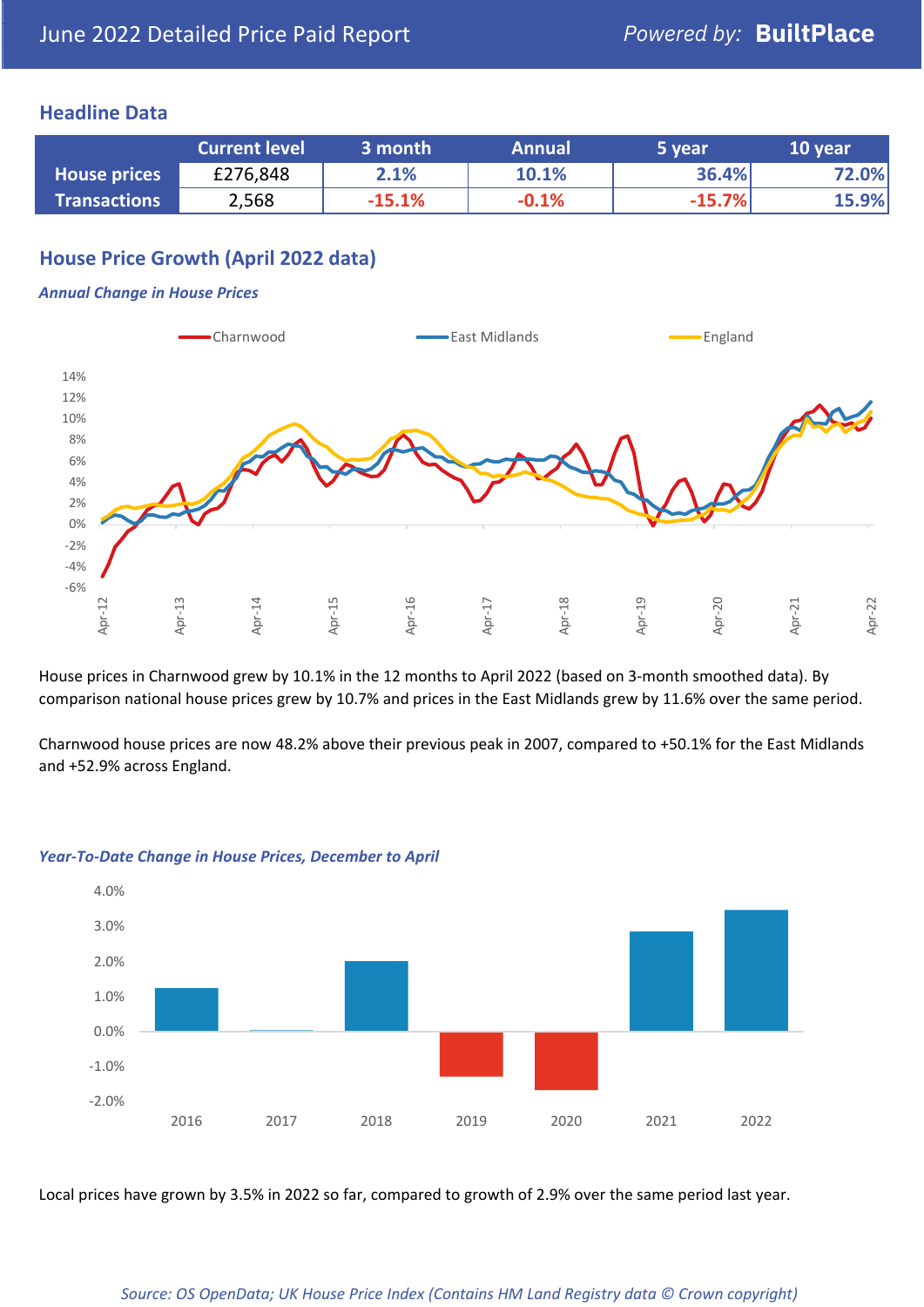## **House Price Map**

*12 months to April 2022*



*Each point is one postcode, coloured by the average value relative to all sales in this local authority (price bands are LA-specific quintiles).*

## **Map Key**

|  | Min      | <b>Max</b> |              |
|--|----------|------------|--------------|
|  | Up to    | £170,000   | 1st quintile |
|  | £170,000 | £213,000   | 2nd quintile |
|  | £213,000 | £255,000   | 3rd quintile |
|  | £255,000 | £324,000   | 4th quintile |
|  | £324,000 | and over   | 5th quintile |
|  |          |            |              |

| Min      | <b>Max</b> |                            |
|----------|------------|----------------------------|
| Up to    | £170,000   | 1st quintile / lowest 20%  |
| £170,000 | £213,000   | 2nd quintile               |
| £213,000 | £255,000   | 3rd quintile               |
| £255,000 | £324,000   | 4th quintile               |
| £324,000 | and over   | 5th quintile / highest 20% |

*Source: OS OpenData; UK House Price Index (Contains HM Land Registry data © Crown copyright)*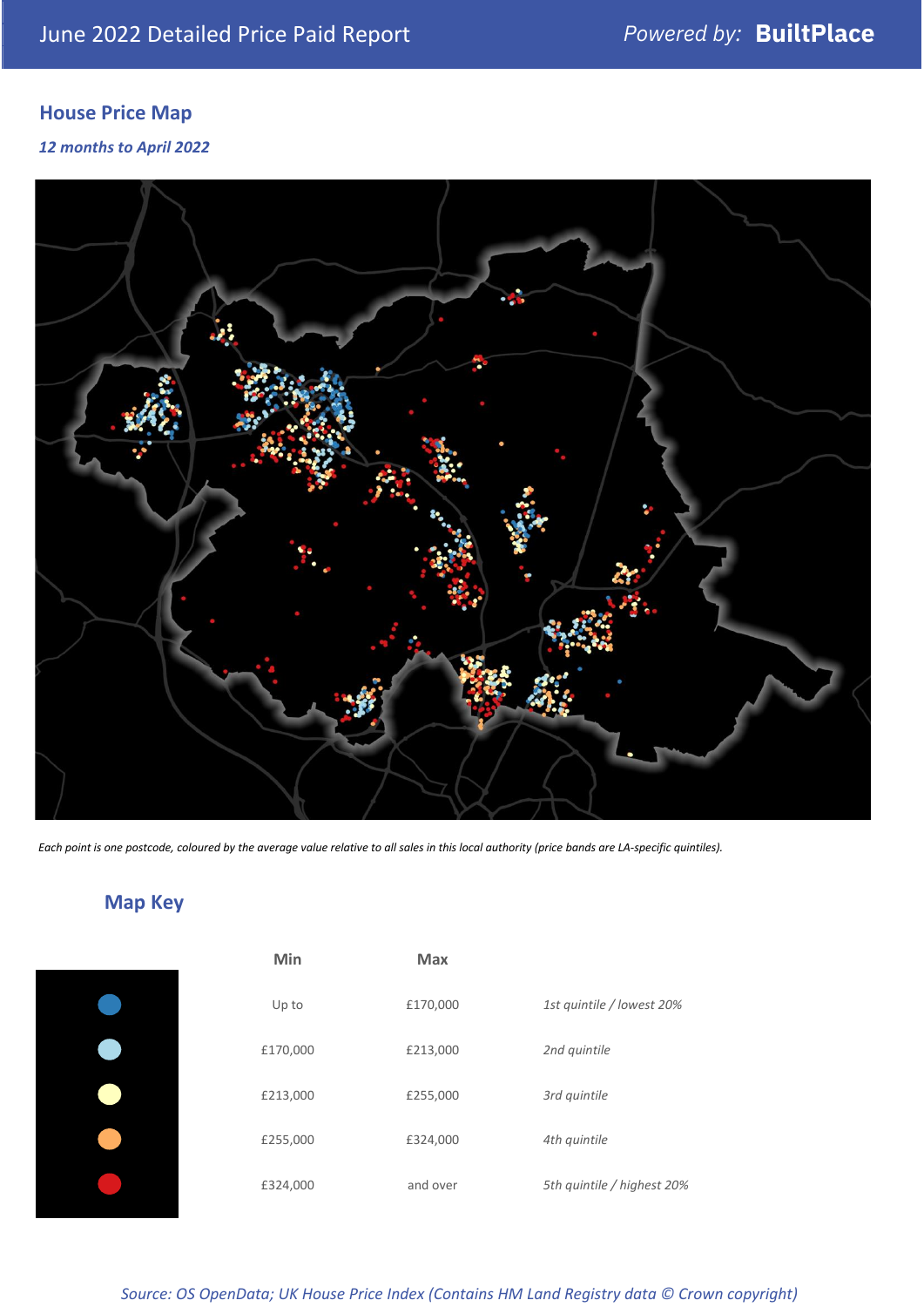## **Average House Price by Property Type**

#### *12 months to April 2022*



|                 | <b>New</b> | <b>Second hand</b> |  |
|-----------------|------------|--------------------|--|
| Flat            | £121,476   | £135,362           |  |
| <b>Terraced</b> | £184,344   | £202,116           |  |
| Semi-detached   | £226,686   | £241,565           |  |
| <b>Detached</b> | £329,176   | £397,421           |  |

## **House Price Distribution by Year**

*All properties, by price band and calendar year (2020 = year to date)*

|                    | 1997 | 2002 | 2007 | 2012 | 2017 | 2019 | 2020 |
|--------------------|------|------|------|------|------|------|------|
| <b>Under £100k</b> | 87%  | 59%  | 8%   | 9%   | 4%   | 2%   | 2%   |
| £100-200k          | 12%  | 33%  | 64%  | 63%  | 47%  | 32%  | 29%  |
| E200-300k          | 1%   | 6%   | 19%  | 19%  | 29%  | 40%  | 42%  |
| £300-400k          | 0%   | 2%   | 6%   | 5%   | 14%  | 14%  | 13%  |
| £400-500k          | 0%   | 1%   | 2%   | 2%   | 4%   | 7%   | 8%   |
| <b>£500k-1m</b>    | 0%   | 0%   | 1%   | 1%   | 3%   | 5%   | 5%   |
| £1-2m              | 0%   | 0%   | 0%   | 0%   | 0%   | 1%   | 0%   |
| <b>Over £2m</b>    | 0%   | 0%   | 0%   | 0%   | 0%   | 0%   | 0%   |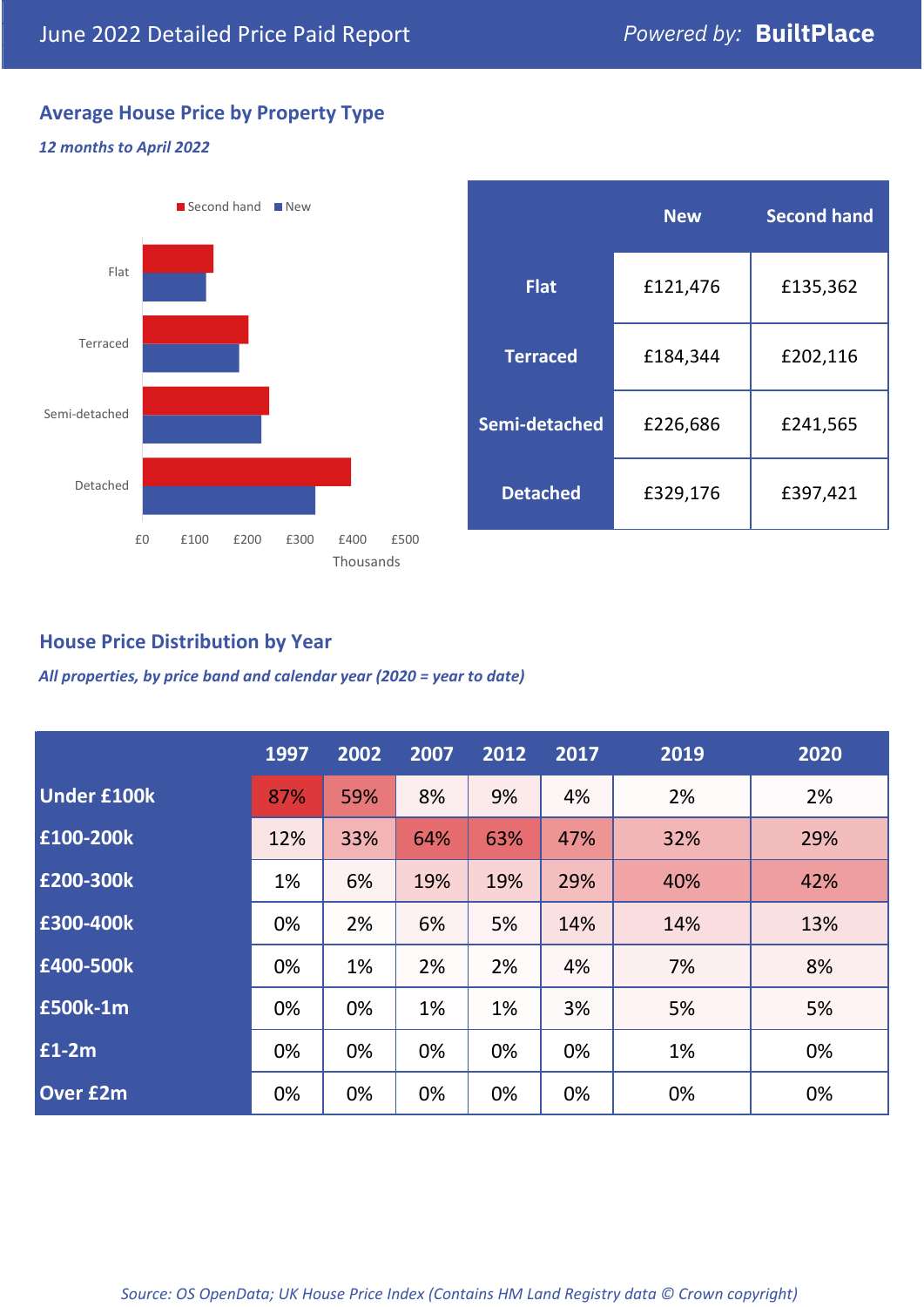## **Transactions (February 2022 data)**

*Annual Transactions, Indexed (2001-05 average = 100)*



There were 2,568 transactions in Charnwood during the 12 months to February 2022. This is 75% of the average from 2001-05 and suggests activity is below pre-downturn levels.

Transactions in Charnwood have fallen by 16.8% since 2014, compared to changes of -8.0% for East Midlands and -7.7% for England.



#### *Cash and New Build Sales as % of Total, by Year*

*Note: The data on this page EXCLUDES transactions identified as transfers under a power of sale/repossessions, buy-to-lets (where they can be identified by a mortgage), and transfers to non-private individuals - i.e. it comprises only Land Registry 'A' data.*